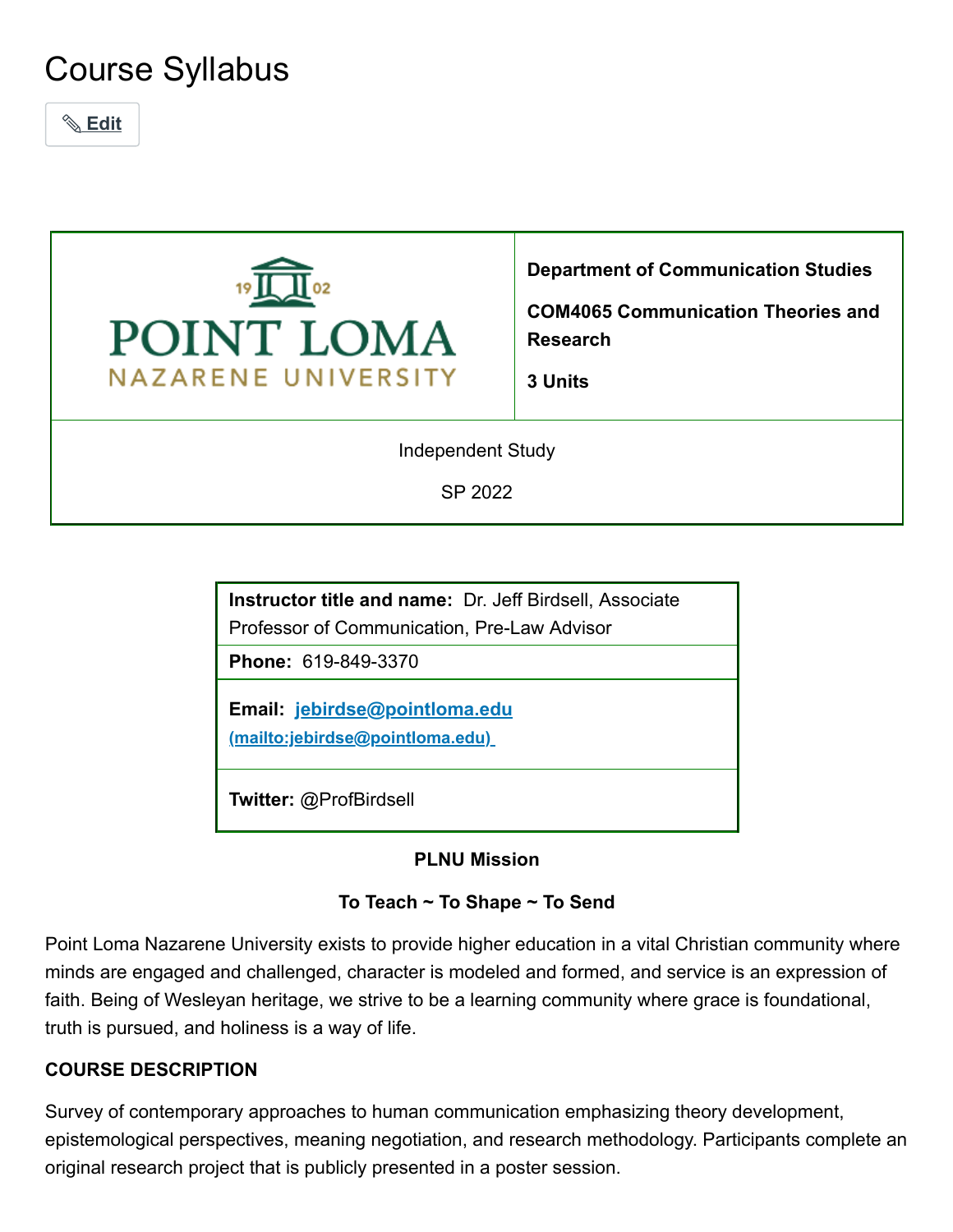#### **PROGRAM LEARNING OUTCOMES**

As a required course for all majors in the Department of Communication and Theatre, please visit the **curriculum maps [\(http://assessment.pointloma.edu/academic-assessment/department-of](http://assessment.pointloma.edu/academic-assessment/department-of-communication-theatre/curriculum-maps/%20)communication-theatre/curriculum-maps/%20)** to identify which PLOs this class addresses for your major.

#### **COURSE LEARNING OUTCOMES**

# **The following course learning outcomes will be met through the successful completion of this course:**

- 1. Develop your own definition of communication rooted in disciplinary scholarship
- 2. Analyze qualitative and quantitative data
- 3. Compare communication theories and show their utility in everyday life and research
- 4. Execute original communication research through the justification of its context, designing of methodology, interpretation of data, and comparison of results to communication theory

## **REQUIRED TEXTS AND RECOMMENDED STUDY RESOURCES**

Davis, C. S. & Lachlan, K. L. (2017). *Straight talk about communication research methods* (3<sup>rd</sup> ed.). Dubuque, IA: Kendall Hunt.

*available for purchase as an ebook directly from the publisher*

*[\(https://he.kendallhunt.com/product/straight-talk-about-communication-research-methods\)](https://he.kendallhunt.com/product/straight-talk-about-communication-research-methods) (https://he.kendallhunt.com/product/straight-talk-about-communication-research-methods)*

## **COURSE CREDIT HOUR INFORMATION**

In the interest of providing sufficient time to accomplish the stated Course Learning Outcomes, this class meets the PLNU credit hour policy for a 3 unit class. Specific details about how the class meets the credit hour requirement can be provided upon request. (Based on 37.5 hours of student engagement per credit hour.)

#### **Distribution of Student Learning Hours**

| Category                                           | <b>Time Expectation in Hours</b> |
|----------------------------------------------------|----------------------------------|
| <b>Online Participation in Discussions</b>         | 15                               |
| <b>Reading Assignments</b>                         | 30                               |
| <b>Written Assignments</b>                         | 30                               |
| <b>Other Assignments &amp; Learning Activities</b> | 30                               |
| Quizzes, Surveys                                   | 7.5                              |
| <b>Total Hours</b>                                 | 112.5                            |

#### **ASSESSMENT AND GRADING**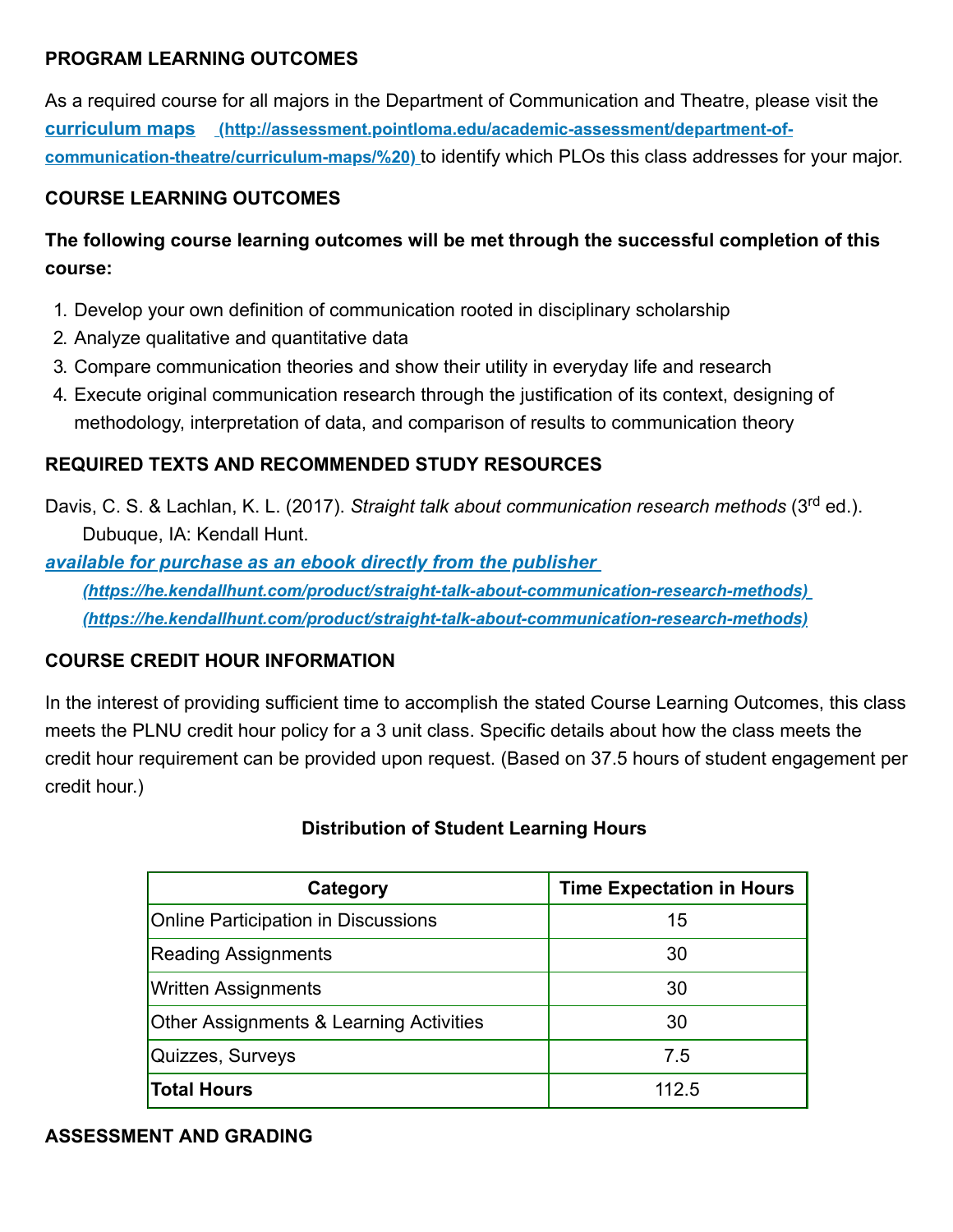#### Grades will be based on the following:

|            | в                           |                             |               |                                                |
|------------|-----------------------------|-----------------------------|---------------|------------------------------------------------|
| LA 93-100  |                             |                             |               | $ B+87-89 $ C+77-79 $ D+67-69 $ F Less than 59 |
| l A- 90-92 |                             | B 83-86   C 73-76   D 63-66 |               |                                                |
|            | $B - 80 - 82$ $C - 70 - 72$ |                             | $D - 60 - 62$ |                                                |

## **Standard Grade Scale Based on Percentages**

During the course of the semester, you will be responsible for the following written assignments. See the descriptions below and the detailed instructions at the end of the syllabus for more details.

## **Distribution of Points**

| <b>Assignment</b>                                                                                    | <b>Points</b> |
|------------------------------------------------------------------------------------------------------|---------------|
| <b>Definition Paper</b>                                                                              | 25            |
| <b>Theory Summary</b>                                                                                | 50            |
| <b>Method Summary</b>                                                                                | 50            |
| <b>Project Proposal</b>                                                                              | 100           |
| <b>Concept Report</b>                                                                                | 100           |
| Lit Review, Methods, & Works Cited Draft                                                             | 125           |
| Lit Review, Methods, & Works Cited Revisions and Results and<br><b>Discussion Draft</b>              | 150           |
| "4065 in 5" Presentation                                                                             | 100           |
| <b>Complete Research Paper</b>                                                                       | 200           |
| Online Activities (20 pts/unit-No partial credit. All activities must be<br>assessed as "complete.") | 100           |
| Total                                                                                                | 1000          |

Regardless of your prior experiences with grading, I am insistent that a "C" is considered "average" or acceptable work, grades of "B" and "A" are awarded for above average and exceptional work respectively. Normally, those students receiving A's represent the top 10 - 25% of a class.

Feedback on assignments will be provided using the "Annotated Comments" feature in Canvas. Please follow the instructions at **<https://tinyurl.com/BirdsellGrades> (https://tinyurl.com/BirdsellGrades)** to access them.

There is a 24-7 rule in this class: you must wait at least 24 hours after receiving a grade to discuss it, and no later than 7 days. I will gladly talk about assignments (non-grade issues) past the 7-day period.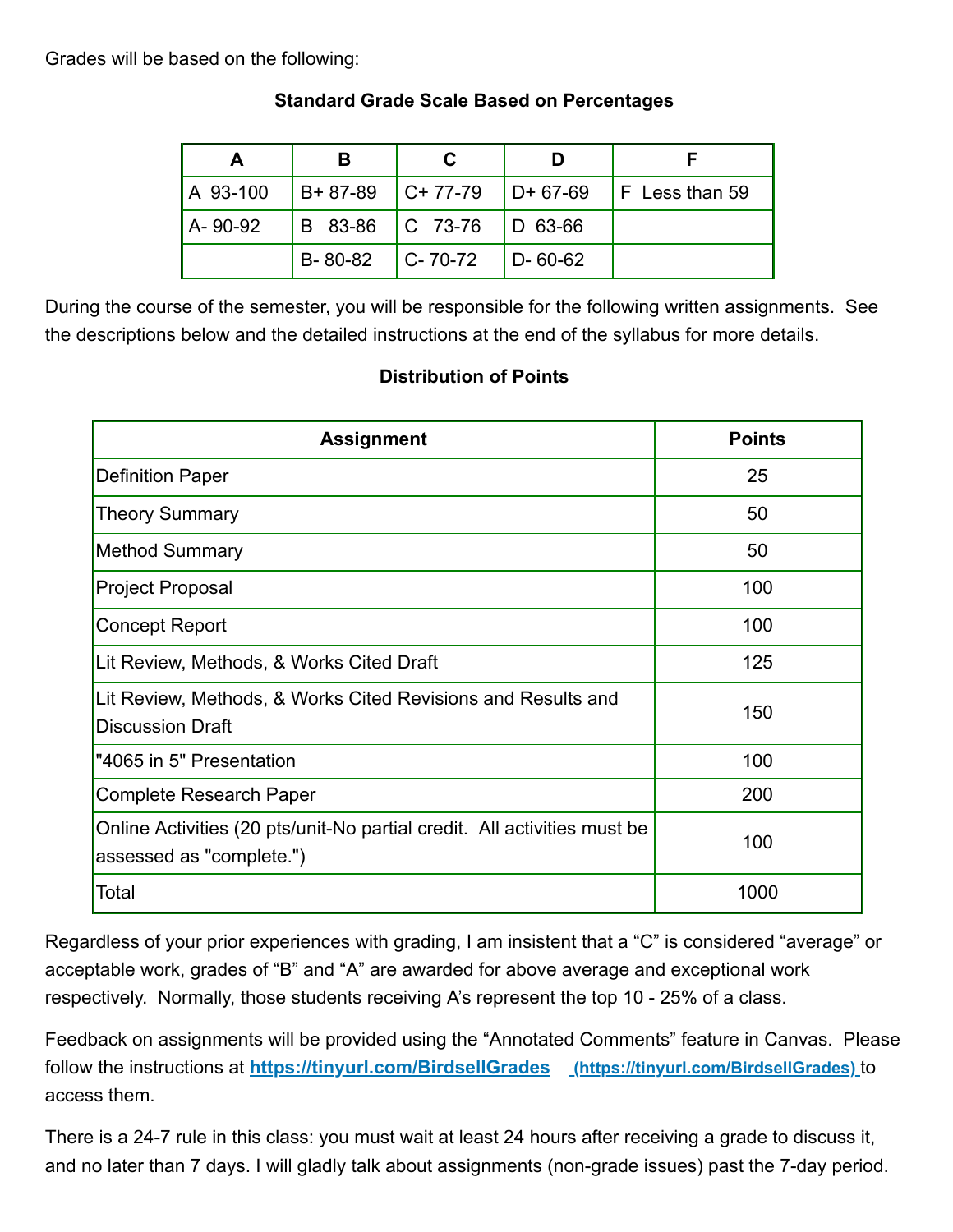To avoid confusion, you must (a) document the error in writing, (b) state why you think it is an error (based on the syllabus (course expectations, grading policies, etc.) and specific assignment details.), and (c) suggest what you think should be done to rectify the error (in cases where this is not obvious). These matters will be dealt with promptly. (If an error had been made which benefits you, please accept it as a "gift" which does not need to be reported.)

## **ASSIGNMENTS AND READINGS**

[All assignments must be submitted in Canvas. Use the APA style guide where necessary \(see](https://owl.english.purdue.edu/owl/resource/560/01/) **The OWL at Purdue (https://owl.english.purdue.edu/owl/resource/560/01/)** for formatting assistance). The most likely time for your computer/internet connection to crash is minutes before an assignment is due. Please plan ahead.

# **ASSIGNMENT INSTRUCTIONS, RUBRICS, AND CALENDAR**

Refer to the Modules for assignment instructions, rubrics, and the course calendar. Any modifications to these expectations and dates will be announced via email and updated on Canvas.

## **INFORMATION AND COMMUNICATIONS TECHNOLOGY**

While technological resources have made it possible to exchange messages at a greater rate, particularly through email, please remember that just because you're available to send a message doesn't mean I'm available to respond to those messages. I especially frown upon frantic emails sent hours before an exam or assignment. I typically respond to email within one 24-hour school day (M – F). For example, if you email me at 1:00 p.m. on Wednesday afternoon, I will typically respond by 1:00 p.m. on or before 1:00 p.m. on Thursday afternoon. If you email me at 9:00 a.m. on Saturday morning, I will typically respond on or before 9:00 a.m. on Tuesday morning. It is your responsibility to plan ahead.

## **STATE AUTHORIZATION**

State authorization is a formal determination by a state that Point Loma Nazarene University is approved to conduct activities regulated by that state. In certain states outside California, Point Loma Nazarene University is not authorized to enroll online (distance education) students. If a student moves to another state after admission to the program and/or enrollment in an online course, continuation within the program and/or course will depend on whether Point Loma Nazarene University is authorized to offer distance education courses in that state. It is the student's responsibility to notify the institution of any change in his or her physical location. Refer to the map on **State Authorization [\(https://www.pointloma.edu/offices/office-institutional-effectiveness-research/disclosures\)](https://www.pointloma.edu/offices/office-institutional-effectiveness-research/disclosures)** to view which states allow online (distance education) outside of California.

## **INCOMPLETES AND LATE ASSIGNMENTS**

All assignments are to be submitted/turned in by the beginning of the class session when they are due including assignments posted in Canvas. Incompletes will only be assigned in extremely unusual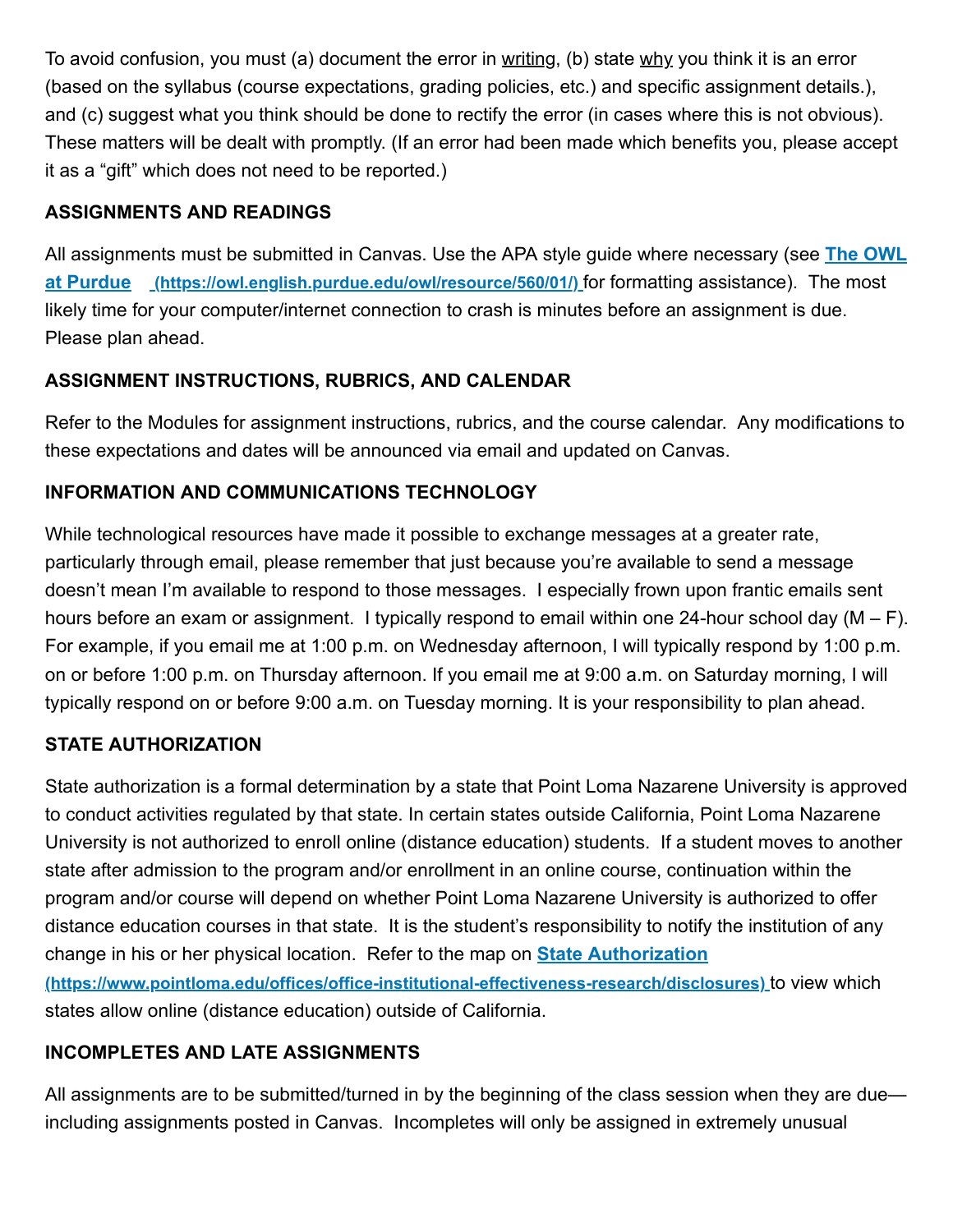circumstances. Assignments turned in past due will be accepted but the grade will be reduced by 10% as soon as the assignment is tardy and another 10% for every 24-hour period after that.

Throughout the course, you will be asked to complete online activities. Your submissions in response to these activities will contribute to your grade (see Assessment and Grading). Submissions must be graded as "complete" in order to receive credit. If a submission does not meet the requirements for an activity, you will receive feedback on how it can be improved and a date by which that improvement must occur via a resubmission. If the re-submission does not substantially address the feedback provided, it will remain "incomplete."

## **PLNU COPYRIGHT POLICY**

Point Loma Nazarene University, as a non-profit educational institution, is entitled by law to use materials protected by the US Copyright Act for classroom education. Any use of those materials outside the class may violate the law.

#### **PLNU ACADEMIC HONESTY POLICY**

Students should demonstrate academic honesty by doing original work and by giving appropriate credit to the ideas of others. Academic dishonesty is the act of presenting information, ideas, and/or concepts as one's own when in reality they are the results of another person's creativity and effort. A faculty member who believes a situation involving academic dishonesty has been detected may assign a failing grade for that assignment or examination, or, depending on the seriousness of the offense, for the course. Faculty should follow and students may appeal using the procedure in the university Catalog. See **Academic Policies [\(http://catalog.pointloma.edu/content.php?catoid=18&navoid=1278\)](http://catalog.pointloma.edu/content.php?catoid=18&navoid=1278)** for definitions of kinds of academic dishonesty and for further policy information.

## **PLNU ACADEMIC ACCOMMODATIONS POLICY**

While all students are expected to meet the minimum standards for completion of this course as established by the instructor, students with disabilities may require academic adjustments, modifications or auxiliary aids/services. At Point Loma Nazarene University (PLNU), these students are requested to register with the Disability Resource Center (DRC), located in the Bond Academic Center. (**DRC@pointloma.edu [\(mailto:DRC@pointloma.edu\)](mailto:DRC@pointloma.edu)** or 619-849-2486). The DRC's policies and procedures for assisting such students in the development of an appropriate academic adjustment plan (AP) allows PLNU to comply with Section 504 of the Rehabilitation Act and the Americans with Disabilities Act. Section 504 (a) prohibits discrimination against students with special needs and guarantees all qualified students equal access to and benefits of PLNU programs and activities. After the student files the required documentation, the DRC, in conjunction with the student, will develop an AP to meet that student's specific learning needs. The DRC will thereafter email the student's AP to all faculty who teach courses in which the student is enrolled each semester. The AP must be implemented in all such courses.